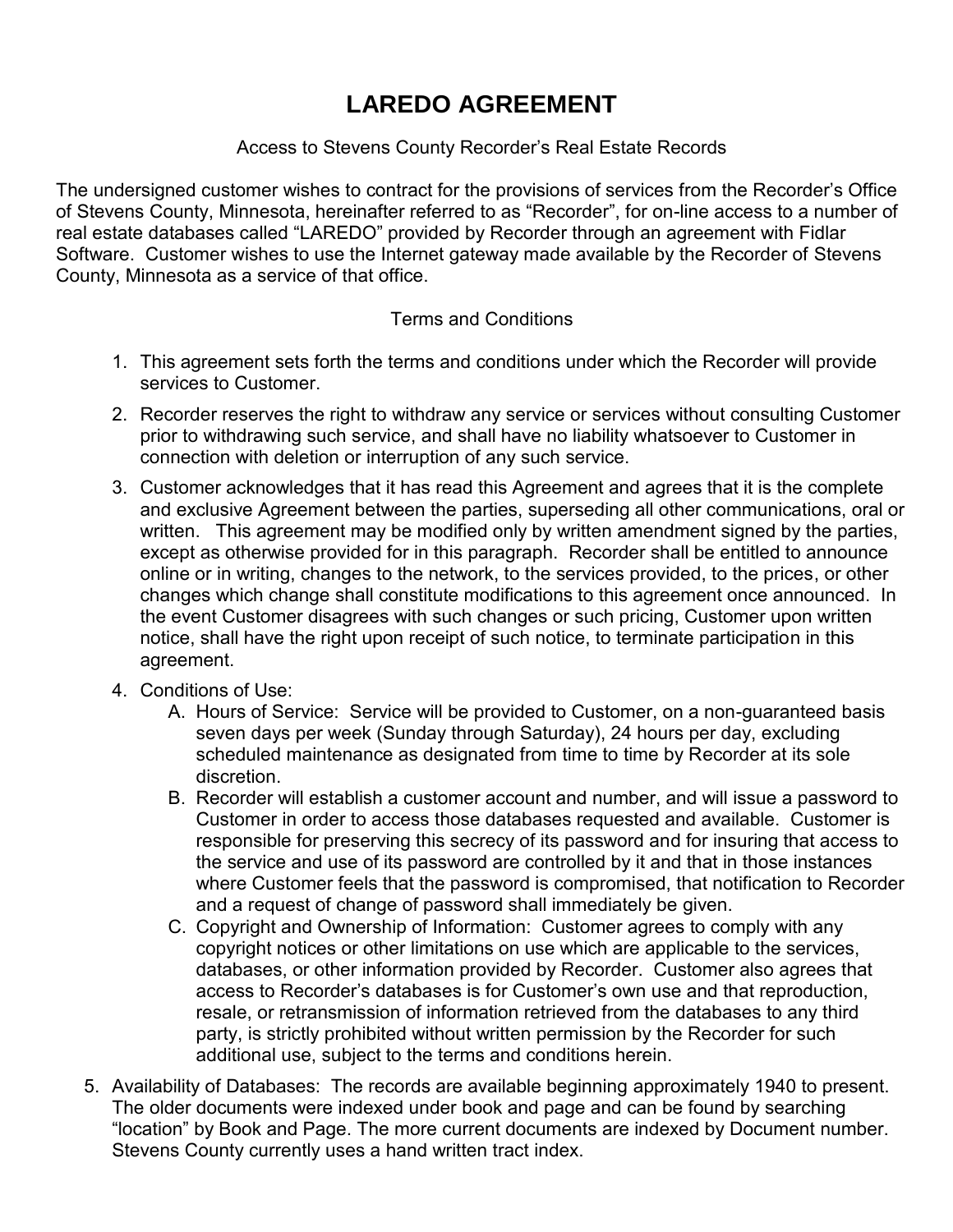- 6. Limitations of Liability:
	- A. The databases are not to be relied on to be a true and complete record but rather a working copy of the work in progress subject to error, omission and further modifications.
	- B. The remedies set forth in this agreement are exclusive and in no event shall the Recorder of Stevens County, Minnesota, its Commissioner, agents or employees, be liable for special, indirect, incidental, or consequential damages, including, but not limited to, loss of income, loss or revenue, whether such damages arise out of breach of contract, negligence, strict liability, or any other theory of liability. Such damages shall in any event be limited to the charges paid for the previous month by customer for the services in connection with which a claim of liability is asserted or imposed. Customer specifically understands and recognizes that the system by which these services are offered is experimental and may experience problems of various kinds resulting in any inability to provide such services.
	- C. Customer agrees that Stevens County Recorder, commissioners, or officers, agents or employees, will not be liable for any claim or demand of any nature or kind whether ascertained against the Recorder or against any Customer by any third party, arising out of the services or materials provided or use of the same. Customer agrees to indemnify and hold Stevens County Recorder and its officers and agents harmless from claims of third parties arising out of the Customer's use of the services or materials provided pursuant to this Agreement.
	- D. Recorder shall not be liable for or deemed to be in default for any delays or failure in performance or interruption of service resulting directly from any cause or circumstances beyond its reasonable control, including problems with or delays caused by its database providers or by other providers.
	- E. No action or suit, regardless of form other than an action for payments due Recorder, arising out of the transaction pursuant to this agreement may be brought by third parties more than one year after the cause of the action accrues.
	- 7. Warranty
		- A. Recorder makes no warranties, express or implied, including but not limited to implied warranties of merchantability or fitness for any particular purpose. While Recorder and its suppliers strive for accuracy and completeness of data and services furnished pursuant to this agreement, no warranty or representation is made or implied as to such.
		- B. Customer warrants that it is aware and will comply with all applicable federal, state, or other laws with regard to access to or use of any and all information, databases, programs, or other products to which access is provided by or through the Recorder.
		- C. Customer shall not in any way enhance, alter the public records access, or disclose any conditional information contained therein.
	- 8. Rates Charged
		- A. The monthly rate shall be at the level as indicated below. This contract is for a threemonth period based on the calendar quarters (January, April, July, and October). All overage charges and per copy charges shall be billed in the subsequent month. Customer is aware that upon termination of the contract overage charge and copy charges shall be due within 30 days of final billing. The Customer shall receive a billing statement at the beginning of each month payable to the Stevens County Recorder, 400 Colorado Avenue, Suite 305, Morris, MN 56267.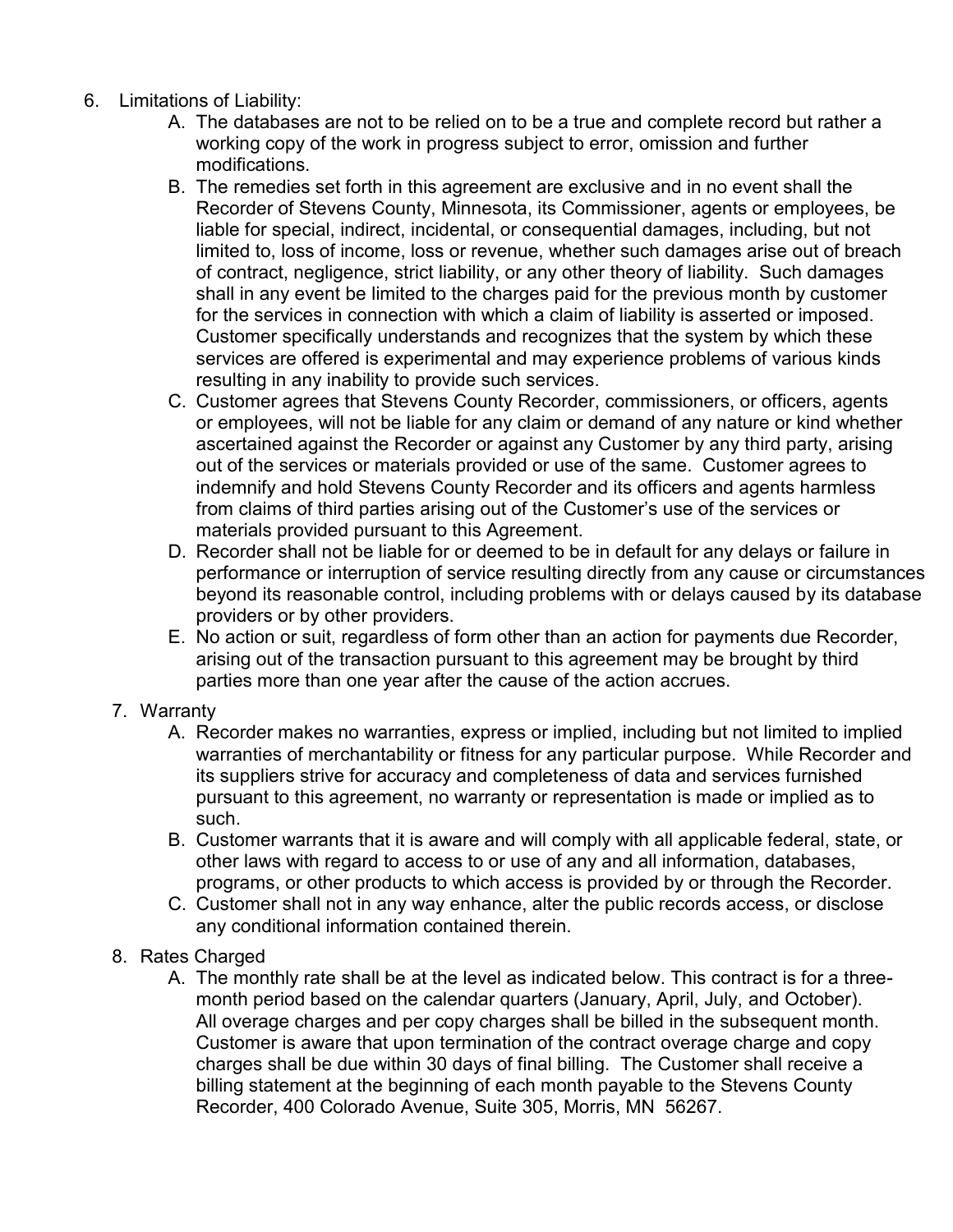| <b>Plan</b>      | <b>Minutes</b>   | <b>Monthly Fee</b> | <b>Overage Fee</b> | <b>Image Copies</b> |
|------------------|------------------|--------------------|--------------------|---------------------|
|                  | 0-250 minutes    | \$50/month         | .20 per minute     | .35 per page        |
| B                | 251-1000 minutes | \$100/month        | .15 per minute     | .35 per page        |
|                  | 1001-3000        | \$200/month        | .12 per minute     | .35 per page        |
|                  | 3001-6000        | \$300/month        | .10 per minute     | .35 per page        |
| <b>Unlimited</b> | <b>Unlimited</b> | \$500/month        |                    | .35 per page        |

Circle Level to be contracted:

Level: A B C D Unlimited

- B. If the Customer chooses to increase minutes in a plan, Customer can do so at any time during a calendar quarterly period. If a Customer chooses to decrease monthly minutes, it can be done only at the end of a calendar quarter.
- C. If any circumstance establishes a past due account with the Customer, Customer agrees to pay all cost of collection of delinquent accounts including reasonable attorney fees as permitted by law.
- 9. General Conditions
	- A. Waiver. The waiver, modifications, or failure to insist on any of these terms or conditions one or more times by Recorder shall not void, waive or modify any of the terms or conditions in this Agreement, nor be constructed as a waiver or relinquishment of Recorder's right to performance of any such term or terms in the future.
	- B. Severability. If any provision or part of this Agreement shall be declared illegal, void, or unenforceable, the remaining provisions shall continue in full force and effect.
	- C. Governing Laws. This Agreement shall be governed by and construed according to the laws of the State of Minnesota as such laws are applied to contracts made and to be performed entirely in Minnesota, and all action hereunder shall be brought in a state court of competent jurisdiction in Minnesota and in no other jurisdiction.
	- D. Assignment. This Agreement is not assignable or transferable by Customer and any attempted assignment or transfer by Customer shall be null and void and of no force and effect. Recorder may assign this Agreement and/or the payments due to Recorder without notice or requirements for Customer's permission or approval.

Date Customer Signature

\_\_\_\_\_\_\_\_\_\_\_\_\_\_\_\_\_\_\_\_\_\_\_\_\_\_\_ \_\_\_\_\_\_\_\_\_\_\_\_\_\_\_\_\_\_\_\_\_\_\_\_\_\_\_\_\_\_\_\_\_\_\_\_\_\_\_\_\_

 $\overline{\phantom{a}}$  , and the contribution of the contribution of the contribution of the contribution of the contribution of the contribution of the contribution of the contribution of the contribution of the contribution of the

 $\overline{\phantom{a}}$  , and the contract of the contract of the contract of the contract of the contract of the contract of the contract of the contract of the contract of the contract of the contract of the contract of the contrac Printed Name and Address

 $\overline{\phantom{a}}$  ,  $\overline{\phantom{a}}$  ,  $\overline{\phantom{a}}$  ,  $\overline{\phantom{a}}$  ,  $\overline{\phantom{a}}$  ,  $\overline{\phantom{a}}$  ,  $\overline{\phantom{a}}$  ,  $\overline{\phantom{a}}$  ,  $\overline{\phantom{a}}$  ,  $\overline{\phantom{a}}$  ,  $\overline{\phantom{a}}$  ,  $\overline{\phantom{a}}$  ,  $\overline{\phantom{a}}$  ,  $\overline{\phantom{a}}$  ,  $\overline{\phantom{a}}$  ,  $\overline{\phantom{a}}$